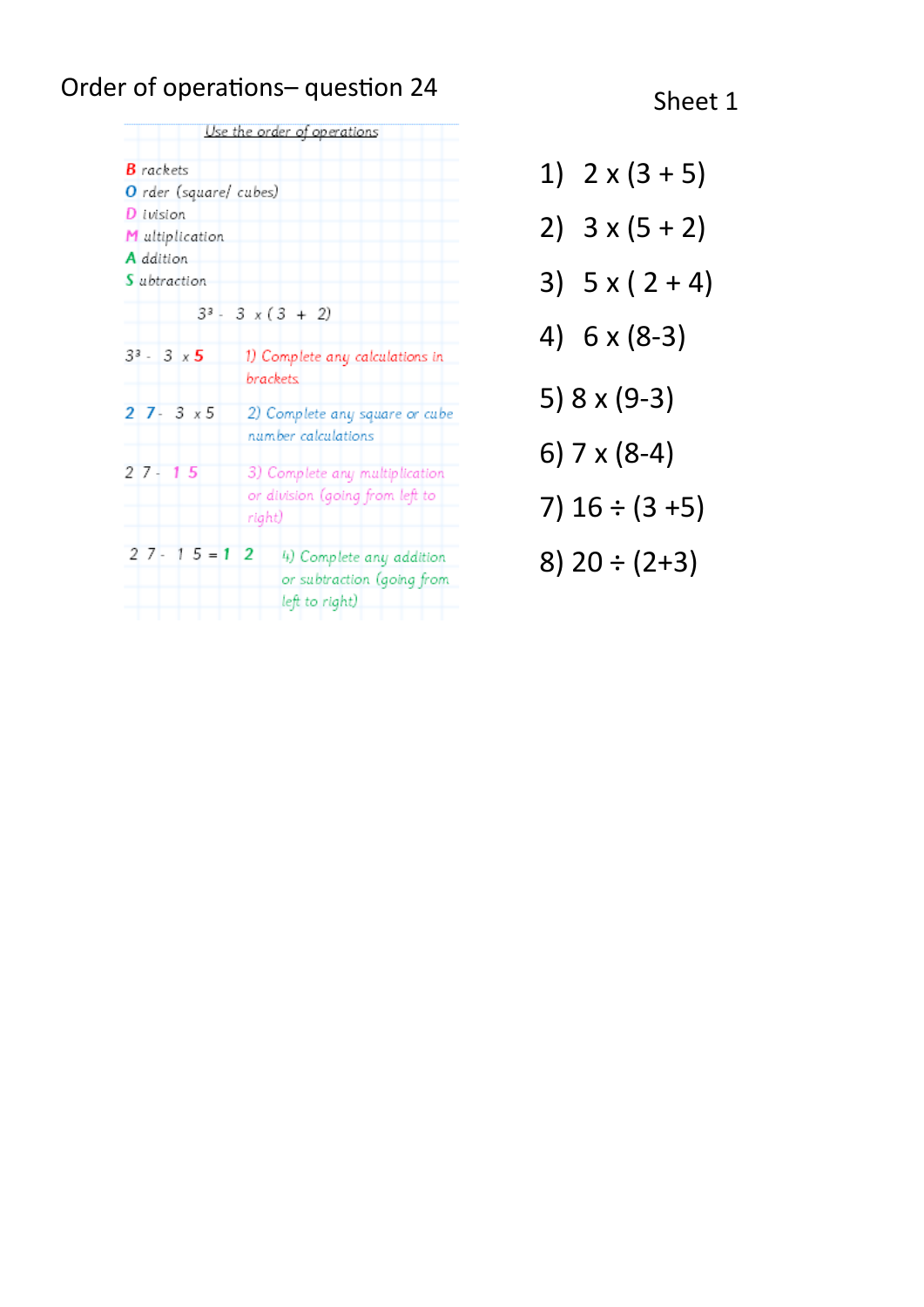# Order of operations– question 24 Sheet 2

|                        | <u>Use the order of operations</u>                                          |
|------------------------|-----------------------------------------------------------------------------|
| $B$ rackets            |                                                                             |
| O rder (square/ cubes) |                                                                             |
| D ivision              |                                                                             |
| M ultiplication        |                                                                             |
| A ddition              |                                                                             |
| S ubtraction           |                                                                             |
|                        | $3^3 - 3x(3 + 2)$                                                           |
| $3^3 - 3 \times 5$     | 1) Complete any calculations in<br>brackets                                 |
| $27 - 3x5$             | 2) Complete any square or cube<br>number calculations                       |
| $27 - 15$              | 3) Complete any multiplication<br>or division (going from left to<br>right) |
| $27 - 15 = 12$         | 4) Complete any addition<br>or subtraction (going from<br>left to right)    |

- 1)  $45 \div (6 + 3)$
- 2)  $36 \div (7 4)$
- 3)  $48 \div (8-2)$
- 4) 72 ÷ (11-3)
- 5) 12 + 4 x 5
- 6) 9 + 7 x 2
- 7)  $5 + 8 \times 3$
- 8) 33– 4 x 8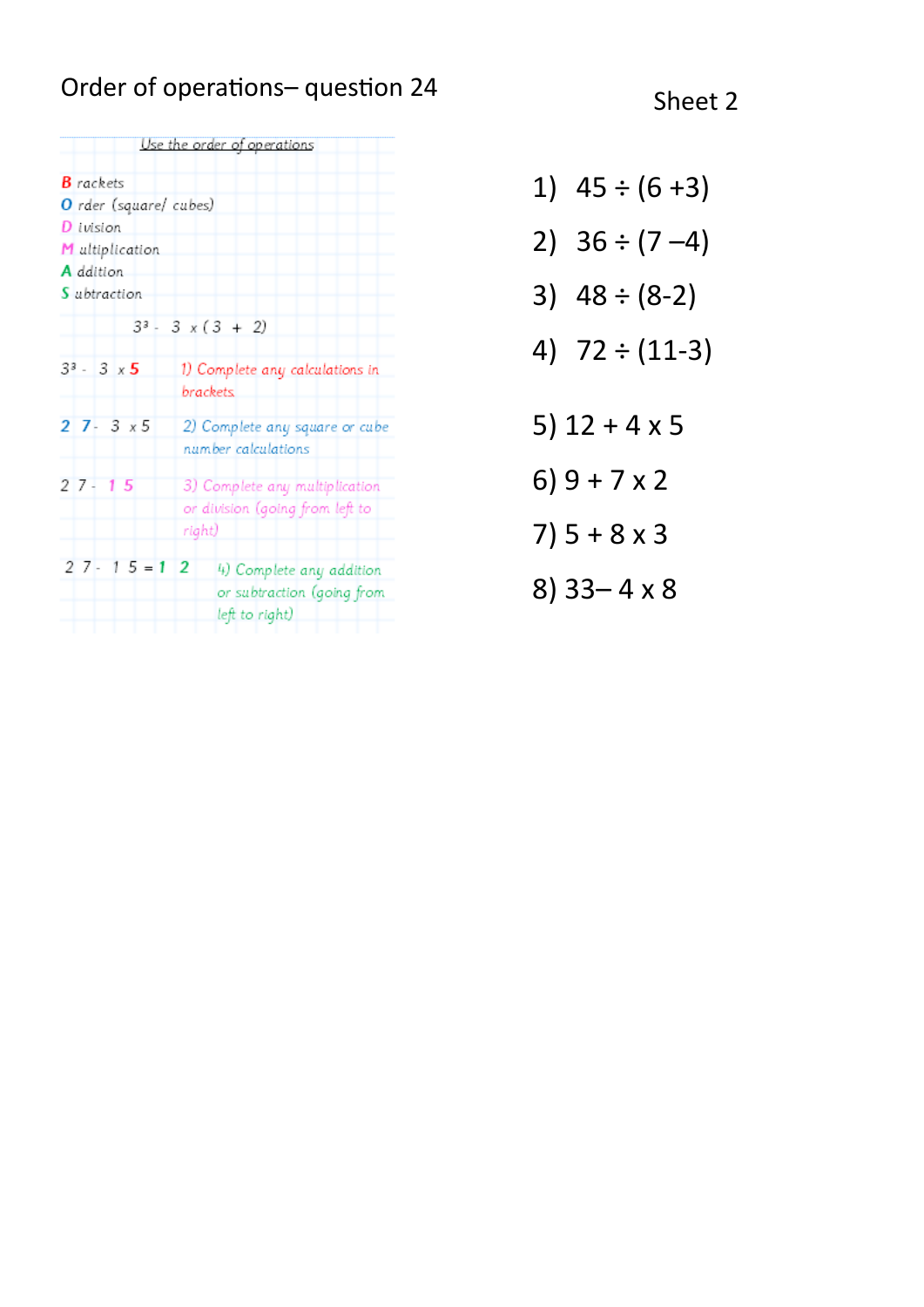# Order of operations– question 24 Sheet 3

| Use the order of operations |                                           |  |  |
|-----------------------------|-------------------------------------------|--|--|
| <b>B</b> rackets            |                                           |  |  |
| O rder (square/ cubes)      |                                           |  |  |
| D ivision                   |                                           |  |  |
| M ultiplication             |                                           |  |  |
| A ddition                   |                                           |  |  |
| S ubtraction                |                                           |  |  |
| $3^3 - 3 \times (3 + 2)$    |                                           |  |  |
|                             |                                           |  |  |
| $3^3 - 3 \times 5$          | 1) Complete any calculations in           |  |  |
|                             | brackets                                  |  |  |
| $27 - 3x5$                  | 2) Complete any square or cube            |  |  |
|                             | number calculations                       |  |  |
| $27 - 15$                   | 3) Complete any multiplication            |  |  |
|                             |                                           |  |  |
|                             |                                           |  |  |
|                             |                                           |  |  |
| $27 - 15 = 12$              | 4) Complete any addition                  |  |  |
|                             | or subtraction (going from                |  |  |
|                             | left to right)                            |  |  |
|                             | or division (going from left to<br>right) |  |  |

| 1) $23 - 2 \times 9$    |
|-------------------------|
| 2) $51 - 12$ x 3        |
| $3)$ 12 + 15 ÷ 3        |
| $4) 8 + 24 \div 6$      |
| 5) $11 + 32 \div 4$     |
| 6) $17 - 12 \div 2$     |
| $7)$ 14 $-18 \div 3$    |
| $8)$ 13 $-$ 33 $\div$ 3 |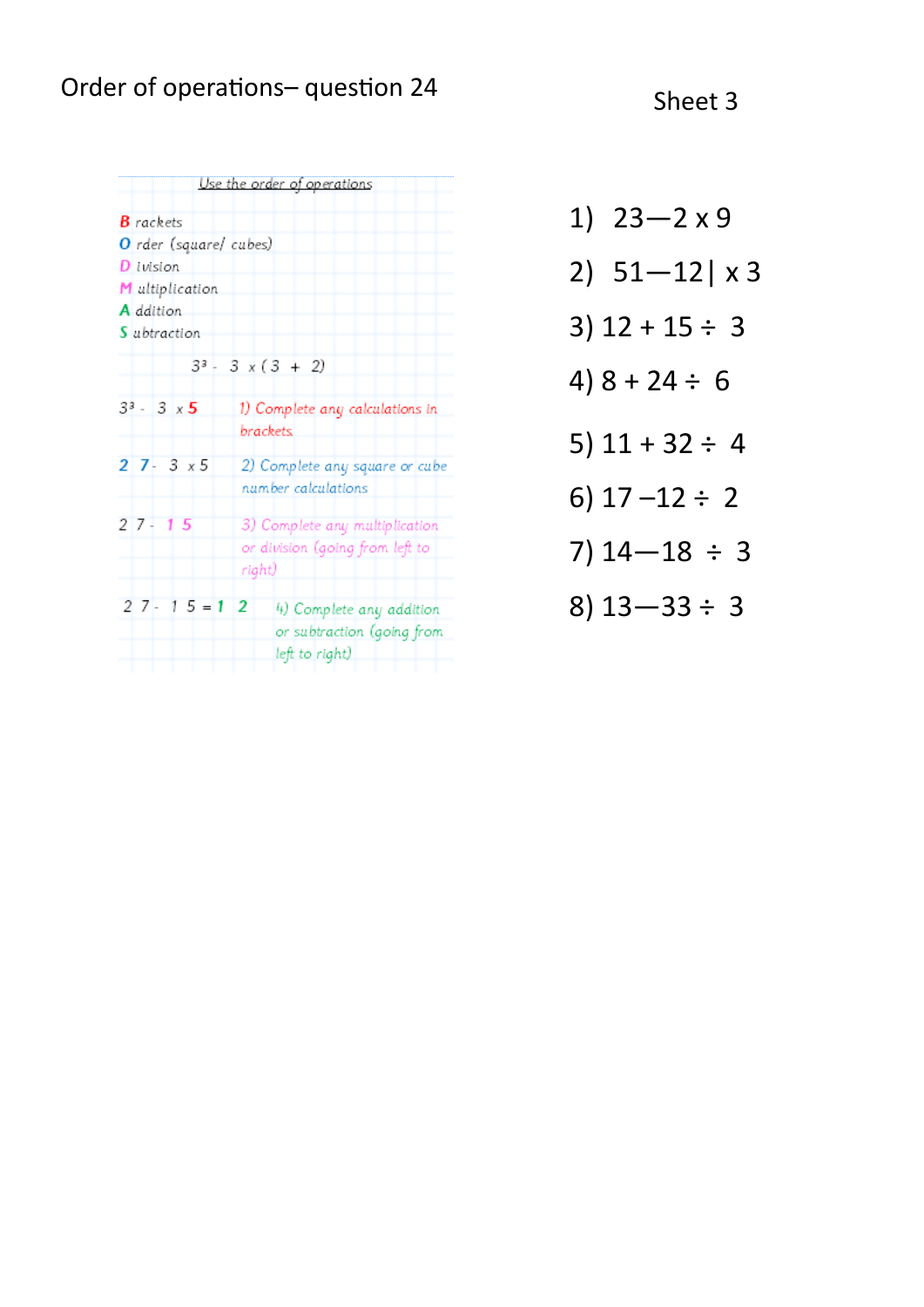# Order of operations– question 24 Sheet 4

|                        | Use the order of operations                                                 |
|------------------------|-----------------------------------------------------------------------------|
| <b>B</b> rackets       |                                                                             |
| O rder (square/ cubes) |                                                                             |
| D ivision              |                                                                             |
| M ultiplication        |                                                                             |
| A ddition              |                                                                             |
| S ubtraction           |                                                                             |
|                        | $3^3 - 3 \times (3 + 2)$                                                    |
| $3^3 - 3 \times 5$     | 1) Complete any calculations in<br>brackets                                 |
| $27 - 3x5$             | 2) Complete any square or cube<br>number calculations                       |
| $27 - 15$              | 3) Complete any multiplication<br>or division (going from left to<br>right) |
| $27 - 15 = 12$         | 4) Complete any addition<br>or subtraction (going from<br>left to right)    |

- 1)  $9 \times (5 + 2)$ 2)  $9 \times 5 + 2$ 3)  $5 + 2 \times 9$ 4)  $(5 + 2) \times 9$ 5)  $6 + 9 \div 3$ 6)  $(6 + 9) \div 3$
- 7)  $32 \div (8 4)$
- 8)  $32 \div 8 4$